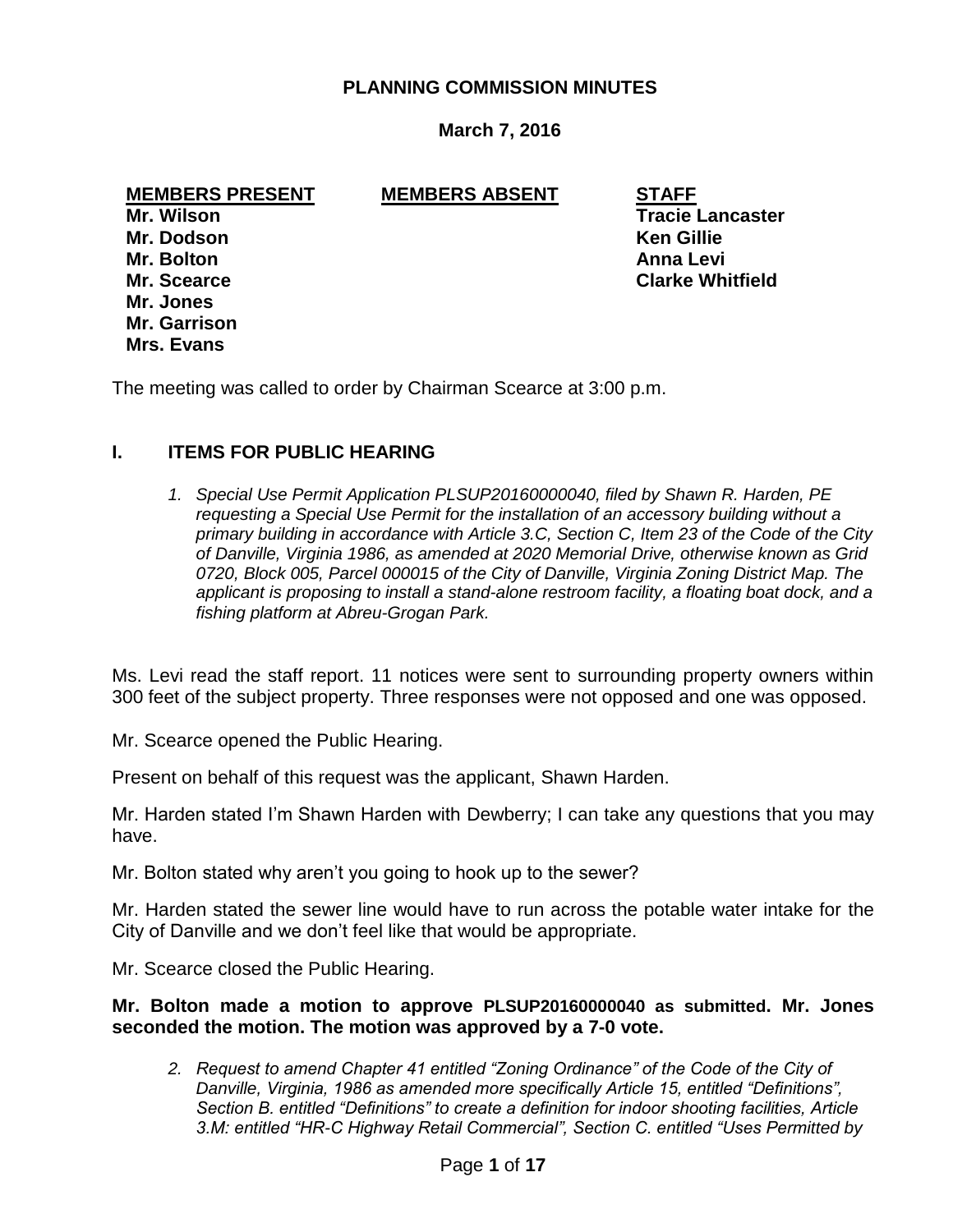*Special Use Permit" by adding item #26 to allow for indoor shooting facilities, Article 3.K: entitled "CB-C Central Business Commercial", Section C. entitled "Uses Permitted by Special Use Permit" by adding item #28 to allow for car washes, and Article 3.J: entitled "N-C Neighborhood Commercial", Section C. entitled "Uses Permitted by Special Use Permit" by adding item #20 to allow for urban agriculture.*

- Mr. Gillie read the staff report.
- Mr. Scearce opened the Public Hearing.
- Mr. Scearce closed the Public Hearing.

Mr. Wilson stated you all are recommending that the River District Design Commission be the first to review this car wash. So you think this kind of thing needs to go to the River District Design Commission? Would that still come back to the Planning Commission afterwards?

Mr. Gillie stated Planning Commission has the authority to remand it to any group to make a recommendation prior to you making a recommendation. If you would make a recommendation right now that would be forwarded to City Council prior to them hearing it. That's why I think it's proper for you to remand it to them. So they can make the determination on whether the guidelines should be changed or whether that use is appropriate for the district. Where they already have adopted guidelines that says it is not. If they recommend that change than we will bring it back to you and whether they have recommended yes or no. You can then forward that on to City Council. If you make a recommendation at this point they will never get a chance to say whether it's appropriate or not appropriate. We feel that since they are putting so much effort into renovating the River District they should have a say on this.

Mr. Wilson stated we spent a lot of time from here on those guidelines. It seems to me like we said in there that this would be more likely procedure in areas we hadn't clarified.

Mr. Gillie stated correct. We feel like that and that is why staff is making this recommendation. We have had someone ask for something that it doesn't truly say yes and doesn't say no. It says that it not necessarily appropriate. We feel that they should have a chance to review it to make that determination and bring it back to you.

Mr. Jones stated if we decide to remand this to the River District Design Commission can we put a time line on the request? What if they refuse to discuss it and not give a recommendation and we are asking for one.

Mr. Gillie stated yes. You can ask that they hear it at their next meeting and make a recommendation back to you. If they fail to make that recommendation then it will come to you with no recommendation for them and then you can forward it on.

**Mr. Dodson made a motion to approve the code changes as submitted by staff and send part to the RDDC with a one month time limit. Mr. Garrison seconded the motion. The motion was approved by a 7-0 vote.**

*3. Special Use Permit Application PLSUP20160000041, filed by Phil Strader requesting a Special Use Permit for the operation of an indoor shooting facility in accordance with Article 3.M;, Section C., Item 26 of the Code of the City of Danville, Virginia 1986, as*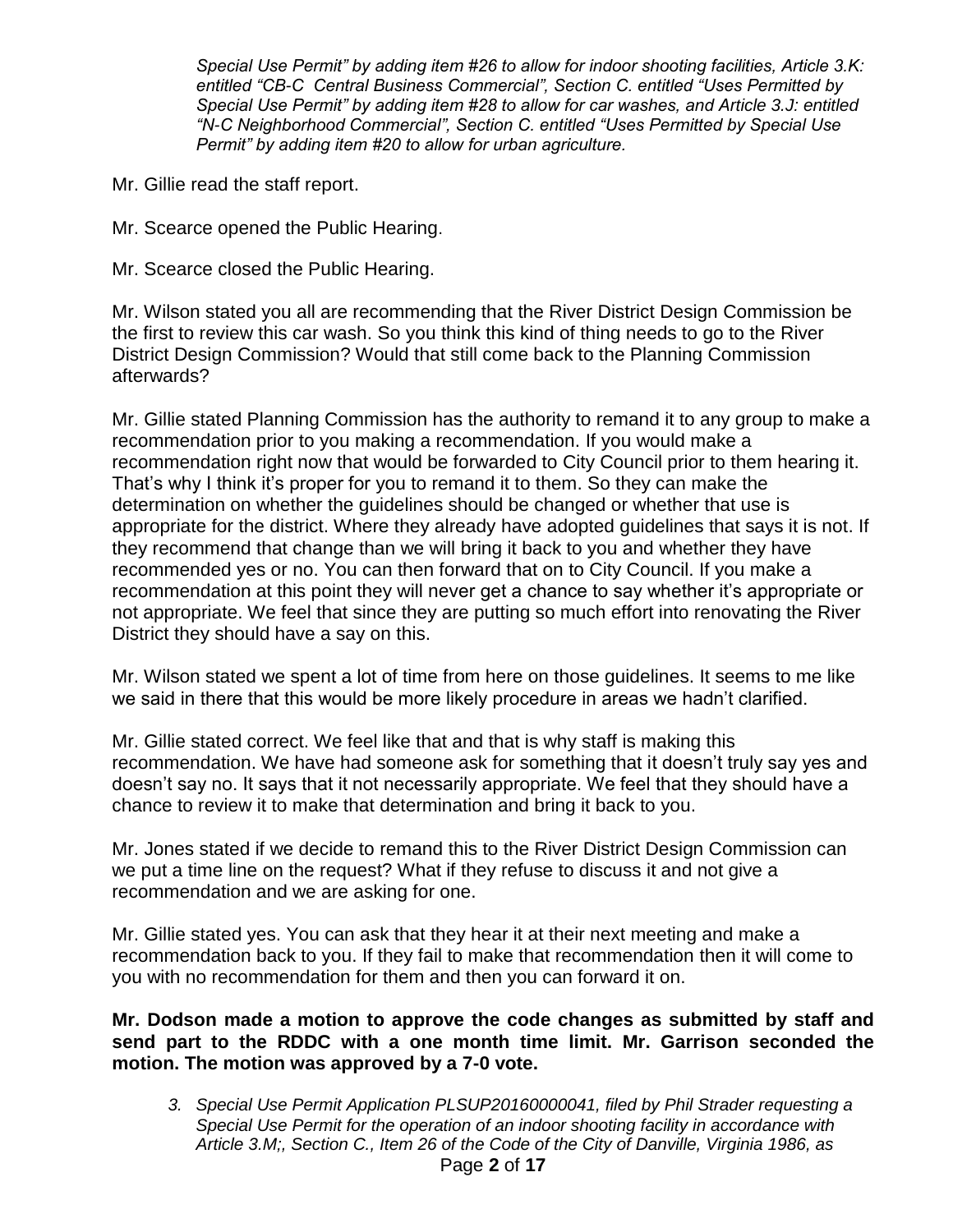*amended on Parcel ID# 59740, otherwise known as Grid 1707, Block 008, Parcel 000012 of the City of Danville, Virginia Zoning District Map. The applicant is proposing to operate an indoor shooting range with a training facility and sporting goods retail at this location.* 

Mr. Scearce stated I will abstain from this because I represent the landowners. So the Vice-Chair will take over.

Ms. Levi read the staff report. 17 notices were sent to surrounding property owners within 300 feet of the subject property. Eight responses were not opposed. Four were opposed.

Mr. Wilson opened the Public Hearing.

Present on behalf of this request was the applicant, Phil Strader.

Mr. Strader stated I welcome any questions. If the Commission would like to learn a little bit more about me I would be happy to oblige. If you have any questions I am here to answer them.

Mr. Jones stated will the building be sound proof?

Mr. Strader stated in a matter of speaking yes. Construction of an indoor shooting range requires a number of federal regulations, EPA regulations, OSHA regulations all of which have a sound litigation requirement from the outside of the building. The way I'm going to be constructing this will be similar to other ranges, one in particular that is actually helping consult with me. The construction of the range is a bit more advanced than standard ranges; it will actually be a concrete building (aka the shooting range) built inside of another concrete building. Based on the construction that has happened at other ranges using that same technology there is zero sound from the outside of the building; so little that it would not even register on the sound meter. It will be sound proof there would be very little sound litigation on the outside if any. Be it from the parking lot next door to the street.

Mr. Jones stated are there any State regulations on this sound meter?

Mr. Strader stated there are no measurable federal regulations. State regulations typical there are none. But there are some federal regulations that have to be made. Quite honestly I owned an indoor shooting range in Woodbridge VA for about three years. That was actually in a shopping center so there where buildings connected to the shopping center and after the improvements that I made to the range there were zero complaints and it was within sounds regulations. It was nowhere near as advanced as the range I will be building from the ground up. This actually started its life as a movie theater and it was converted to a shooting range. The sound mitigation was not exactly state of the art.

Mrs. Evans stated have you looked at renovating a property instead of building a new building?

Mr. Strader stated yes I have. Actually, Neal Morris has been helping me quite a bit, look for the right building. Here is the problem with renovating an older building and trust me that has definitely been an option for me. The way the ranges are built today especially the more advanced ones, is the target carriers which are the contraptions that hold the target and run them back and forth. They are self-contained units that are operated wirelessly unlike the old style that had a wire and they run on a steel girdle. A steel girdle that is 25 yards 75 foot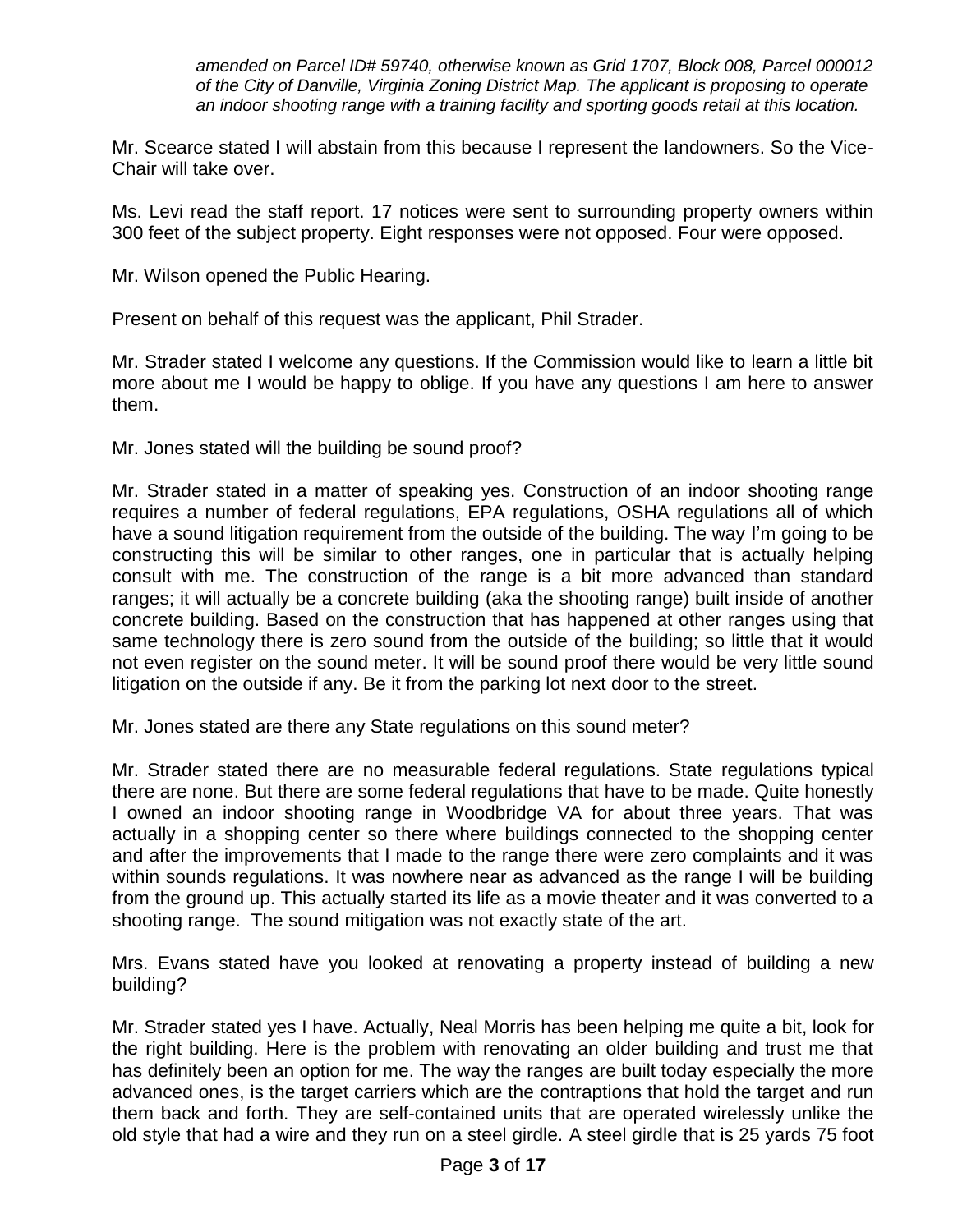long. These are actually lowered into the building by crane so it becomes very difficult to retrofit a shooting range within a building. Can it be done? Yes, but I fear that doing it that way, retrofitting the range into an existing building, does no give me the quality range I am looking for. I'm shooting for as little amount of sound as possible. Now is it possible to build that shooting range inside of the building. Yes it is but the expenses that would be occurred to take a roof off and rebuild a roof is actually less expensive to build from scratch. But that is not to say that if a building were to come available that would work I would certainly contemplate doing it. I know for a fact that if it's built from scratch with my specs the way I want it then it will be a better building for sure; safer and less sound litigation to deal with. I would much rather have a building ready to go to be completely frank but I want it done right.

Mrs. Evans stated my concern is with all the real estate in Danville and yet another building is going up. When there are so many vacant lots.

Mr. Strader stated I can understand that. Trust me I have been encouraged by others in the City to go that route simply because that would give me more financial assistance. I would probably get more assistance from the City. I don't want to sacrifice safety and the quality of the business just so I can get a cheaper rate on a building or put it somewhere where people would like to see it. This is as you all know firearms is a very polarizing issue. Either people are for them or against them and im not trying to sway them either way. I want to ensure that I give the people of Danville and the surrounding areas who may own a firearm or may want to know more about a firearm the safest building possible to learn how to use it or improve their skills on the firearm. The second I start to look at cheaper or easier options it's not something that sets well with me. If this is something I am going to do and I'm going to spend millions of dollars on, probably with someone else's money unfortunately, I want it to be done right. I don't want to skip any corners. But again, if there is something that comes available and it would be something of use or something I could retrofit and make it effective, and serve the purpose that I think it needs to serve then it's not completely out the door. So far I have been looking and I can't find anything.

Mr. Wilson stated the land there that is on Riverside is a hill and then Riverside nursing home then another hill and then you go up to Apollo Drive. Is this facility going to be built kind of into that hill there?

Mr. Strader stated well if you look at it from the road, especially if you look at it from Riverside Drive, it does appear to be a straight up hill. But, there is actually a flat spot there. The way the lot is actually laid out the sewage line runs through it. So to the left of the sewage line is where I will be building. In that area is a sixty eight foot flat space on the east part of that building site all the way to the back there is a flat space of about one hundred feet. The building dimensions will need to be sixty two feet from the external. So it is a very long narrow lot. But again, this gives me the belief that this lot was meant for this. I'm not a bowling alley expert so I don't know anything about building a bowling alley but it would be good for that as well. But I know about this and I just believe the lot is laid out for this.

Mr. Wilson stated can you give us an idea of what the external will look like? You have a number of different types of facilities going up and down Riverside. Do you have any idea of what kind of materials? And what that is going appear from the street?

Mr. Strader stated most likely it will be of an industrial look. Obviously, as you can imagine there are not a lot of windows in a shooting range. Although that's not to say that there won't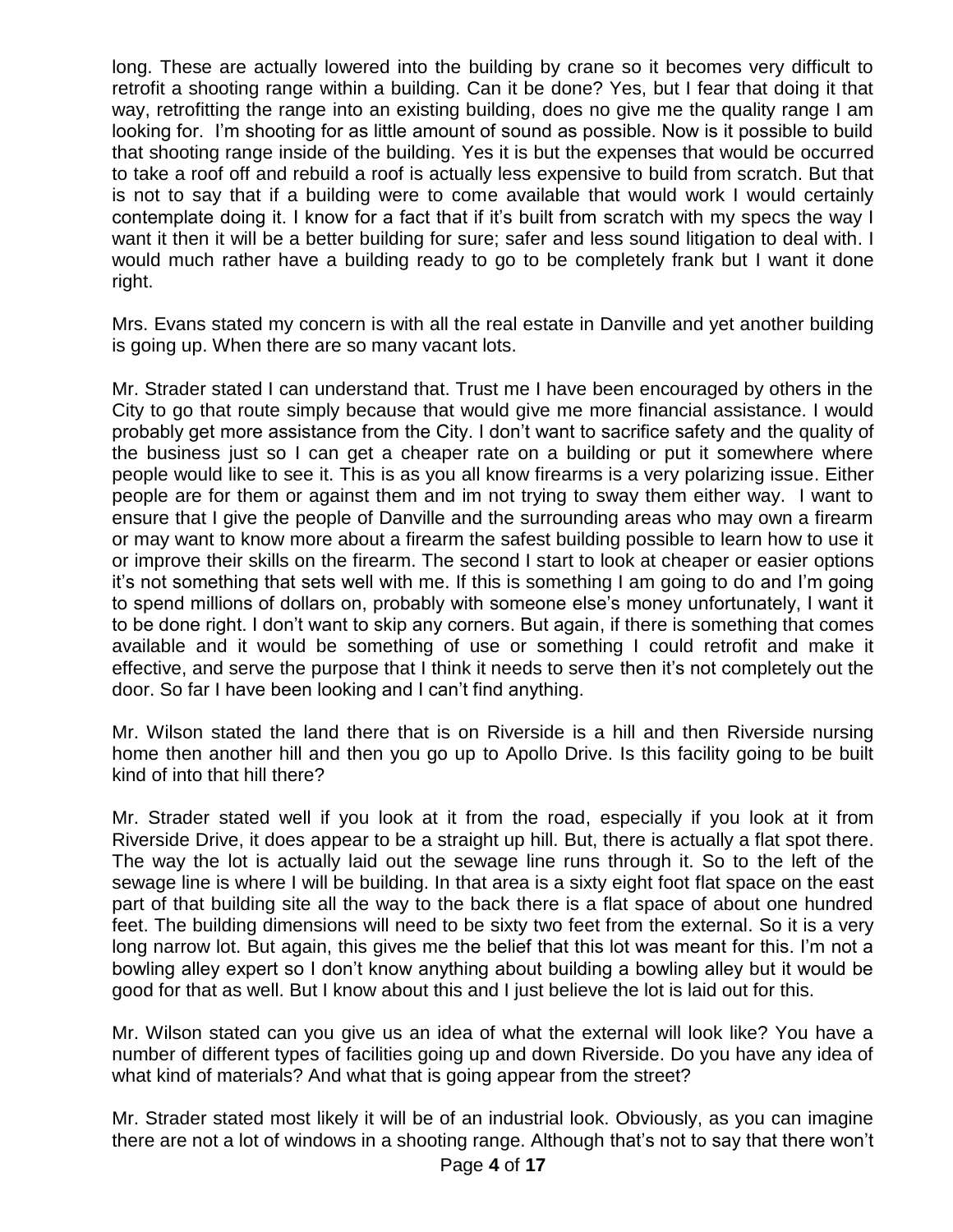be. The front of the store from the parking lot there will be windows there. Actually, I think I sent a blueprint that kind of lays out where the windows will be. The external I would probably be planning on an industrial look maybe some kind of stucco appearance, something that doesn't look to warehousey. But I don't want it to look too fabricated as well. What I would love to see is some kind of stucco finish. The walls themselves will be filled concrete and the walls around the range will be another concrete so the walls around the range will be four feet thick. I don't want to get that appearance of a vault or something that looks archaic. It's going to look as aesthetically pleasing as I can afford. Actually there is a range in Gainesville that I am modeling this after. The general manager and owner of that range is helping to consult with me as far as construction and trying to use the same contractors that he used. The air handling is a big expense and a very closely monitored part of that structure. If the contractor has done ranges before and they know what they are doing, they have had experience in laying the foundation of a correctly ventilated range. It makes it easier on me having to deal with the EPA. What the EPA is concerned with is what the air that is coming out of the building they want to know the air quality. So that is my intent for that. Obviously, for the perspective of the uneducated person who doesn't know what a shooting range is the biggest concern obviously are the sound and whether a round will leave the building. The way this range will be constructed it would be impossible for a round to leave the building. You could literally walk out on the range and point the firearm straight in the air and shoot and it would not leave. There will be ceiling ballast which are pieces of metal that hang from the ceiling and they are angled. So if a round goes up it actually hits the metal and ricochets back down into the burum. The back stock will most likely be a graduated rubber trap which was a technology that I put in into my old shooting range. It is super quiet. Typical the way the other ranges were they had a piece of angled steel at the top and the bottom so the round hit the back stock and the round would basically shatter or deform and go in the trap. Well, that creates lint dust and lint dust obviously creates OSHA issues; where with the graduated rubber trap there is no impact. They are simply made of rubber, believe it or not, and a high powered rifle only goes about that far into a graduated rubber trap. I will have ten feet of graduated rubber so a fifty caliber rifle can be shot in those ranges without damaging or leaving the back stock. That's not to say anyone could come shot a fifty caliber rifle and that will be allowed. But it can sustain that. So I want to make sure that the City Council, Planning Commission and everyone here understands that I'm not just about having an idea for putting in an indoor range. I have been down this road this is what I have done for a living for twenty years. So I do bring a bit of experience to the playing field. I did it for the government for eight of the ten years I was a Capital Police Officer. I consulted on two very large ranges one in Tulsa Oklahoma and one in Asheboro Va. This is something I have experience in and I can personally guarantee that if this happens it will be the nicest indoor shooting range on the East Coast.

Mr. Garrison stated Mr. Strader and this might be for staff too I'm not sure, Are you aware of any Federal Regulations that would limit the number of feet this could be near a school, residence or nursing home?

Mr. Strader stated there is a federal law I think the statue is 922.F but it establishes a safety zone around schools; which is 1000 feet within schools. It's a federal law it's not new it has been around for a while which restricts the carry of a firearm within 1000 feet of the school. With that being said there are certain restrictions such as concealed permit carry holders, Law Enforcement Officers and off-duty Law Enforcement Officers. Actually, I spoke to the ATF yesterday about this. This is not regulated by them but I will do this just to make sure I'm not breaking any codes or violations. On the outside of the building on either side of the door there will be a sign that references that code. Stating any firearms that entering or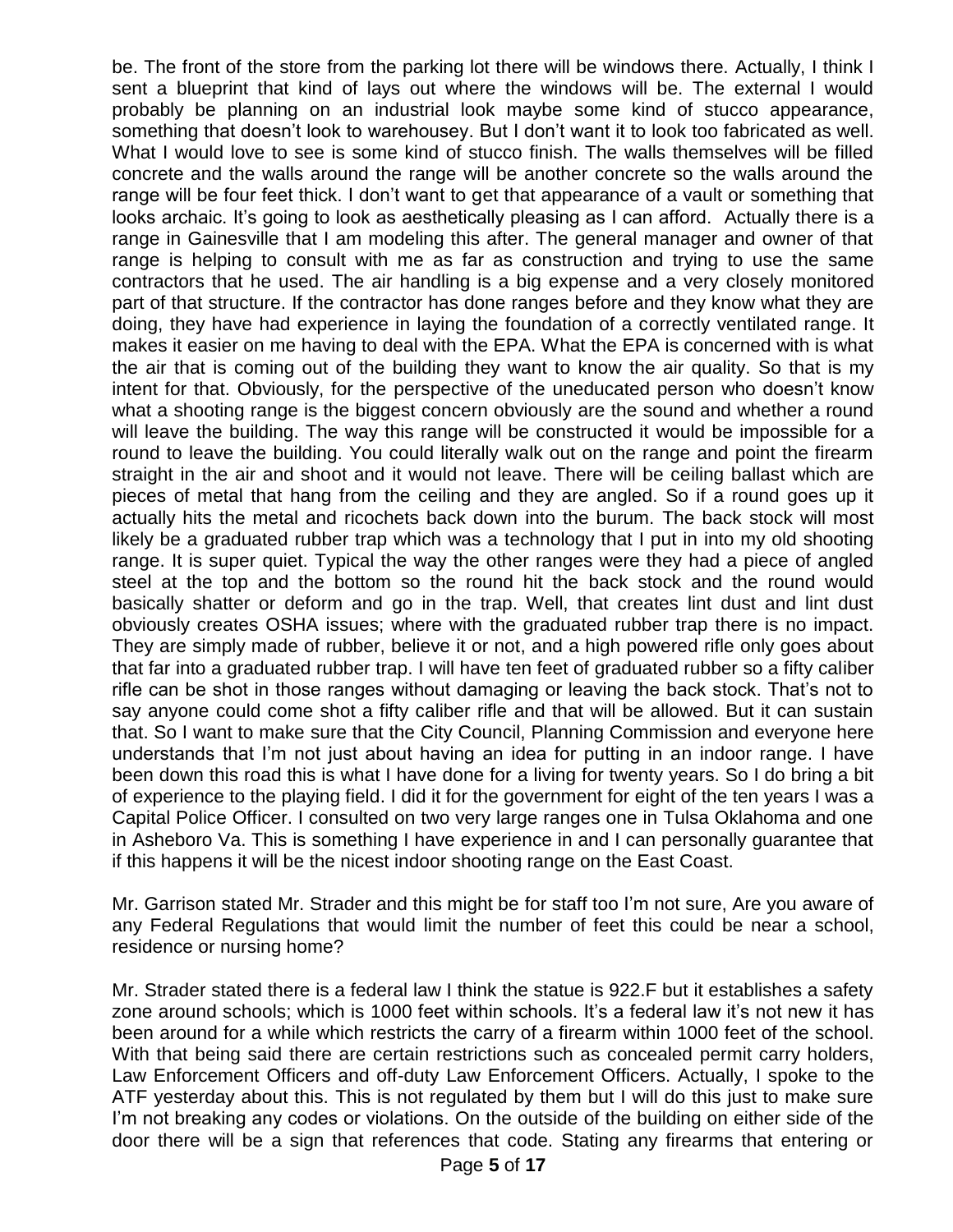leaving the building will be required to be unloaded and in a locked container per federal regulations. I actually have a friend who opened up a gun store in Texas. He actually retrofitted it into a post office and it was 250 feet from a school and he had the same issues with the school zone but with the signs the ATF had no issues. As far as a shooting range if I wanted to build a shooting range and not have an FFL or not have a Federal Firearms License to sell firearms or to rent them there would be no issues. But it sort of contradicts the point to have a shooting range to not have the ability to at least rent firearms. This is going to be more than just a place to shoot this is actually going to be a facility where if someone is new to shooting or kind of on the fence, maybe not pro-gun or anti-gun but that they just don't know. There will actually be a counter just like at my old shop with any kind of firearm that you can imagine. You can go in take an instructor out in the firing lane with firearm and literally test drive it. Not alone are we educated the public but we are also making the gun owners that are currently carrying more responsible, more educated. That's the only thing I am trying to do. I'm never going to try to sway someone to be pro-gun or anti-gun that's not what I am here for.

Mr. Bolton stated if the gun is unloaded would it be okay under that federal law?

Mr. Strader stated yes sir; I'm going to be covered under federal law if I mandate it. Now, I can't put a metal detector up in the building it's up to that person to see the notice and abide by the law. But it encumbers me from a business standpoint if I post the sign. Now is it required? No it's not even required to be on the front of the building. But for me it's safer to post it.

Mr. Bolton stated can we require that staff? Of could that be a condition?

Mr. Whitfield stated I think he has just got to follow federal law. I don't think that's something you should place as a condition on the Special Use Permit.

Mr. Strader stated If I can interject I'm sorry. Even if you did it can't counteract the federal mandate. It would fall under the federal guidelines.

Mr. Bolton stated the schools are thousand how about the nursing homes or assisted living facilities?

Mr. Strader stated no sir no regulations.

Mr. Bolton stated residential properties?

Mr. Strader stated once it gets to that point it's a zoning issue. As long as the property is zoned commercial then there are no regulations as far as the distance to a residence or residential section.

Mrs. Evans stated do you live here?

Mr. Strader stated I do. I grew up here. I was a Police Officer here in the City for a few years, before I went to Washington DC and I was a Police Officer there for ten years. Then I was a firearms instructor for a while. My background has been in firearms my whole life. I just recently moved back with my family to the City where I am from.

Mrs. Evans stated so you will be staffing this facility rather than just building it a moving on?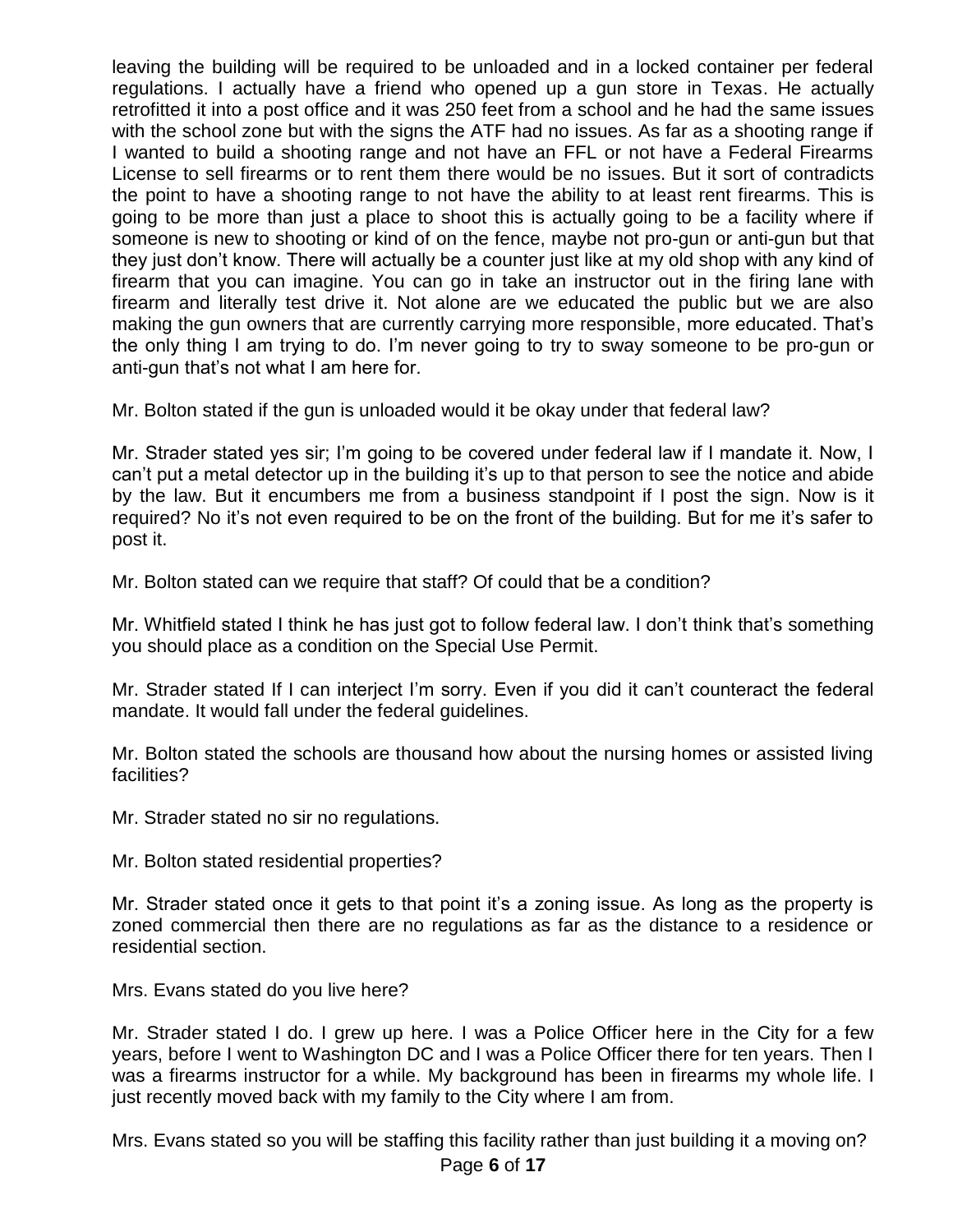Mr. Strader stated yes ma'am. I will be staffing it and if everything goes well I will be managing it as well.

Mr. Jones stated what do you anticipate your hours of operation?

Mr. Strader stated that is a great question. In the past my hours of operation changed quite a bit. When I bought my original business we were open from 10am-9pm. I did an analysis of the business and I changed the hours. Just because typically people don't come to a shooting range quite that often. They wait until they get off from work. So I changed the hours. For me it's a numbers game I have to know, for me to pay back my investors, I have to get people in at a certain time to use the facility. So it would most likely be a 1-8, 2-8 and on the weekend it would be an all-day thing. Sunday like 1-6 something like that. It would really depend on the hours of use. I will say that if an agreement is made with local Law Enforcement they would be granted keyed access. That's what I had at my old place we opened as early as three o'clock in the morning and we would stay on off hours, to let Law Enforcement qualify. I had numerous Law Enforcement contracts at my old business and I would be willingly to let the Law Enforcement agencies in this area use the range as well for daily qualifications and some training if need be. They already have outdoor shooting ranges available but there are times that an administrative qualification is due and it's not necessary to pick someone up and drop them off at the range when they can do it right here in the City.

Mr. Jones stated in the other shooting ranges that you have access whether there any situations where someone under 18 was shooting there?

Mr. Strader stated no sir the only time anyone under 18 can access the firing range is with someone who is of the age of 21.

Mr. Wilson stated so the answer to the question is.

Mr. Strader stated the answer to the question is yes it could happen. Typically, if you are under 21 you are not allowed to step inside a shooting range or gun store without adult supervision.

Mrs. Evans stated if you step in with someone who is an adult is that individual under 18 allowed to shoot?

Mr. Strader stated yes.

Mr. Wilson stated we received some responses they were not opposed to this. Four responses were opposed. What do you say to those who have offered concerns about your business being in that area?

Mr. Strader stated I would encourage the people who are against this to understand that this is a shooting range and a training facility first and then a gun store second. In late of recent events, not only in Danville but in our Country, we are seeing more and more concealed weapon holders throughout the Country. As you can imagine I am pro concealed carry, pro second amendment, pro-gun it's my life and it's what I have done my entire life. However, I am a firm believer that if you go through the trouble of getting a concealed carry permit the class that you take to get it is not enough. I would encourage the people who are against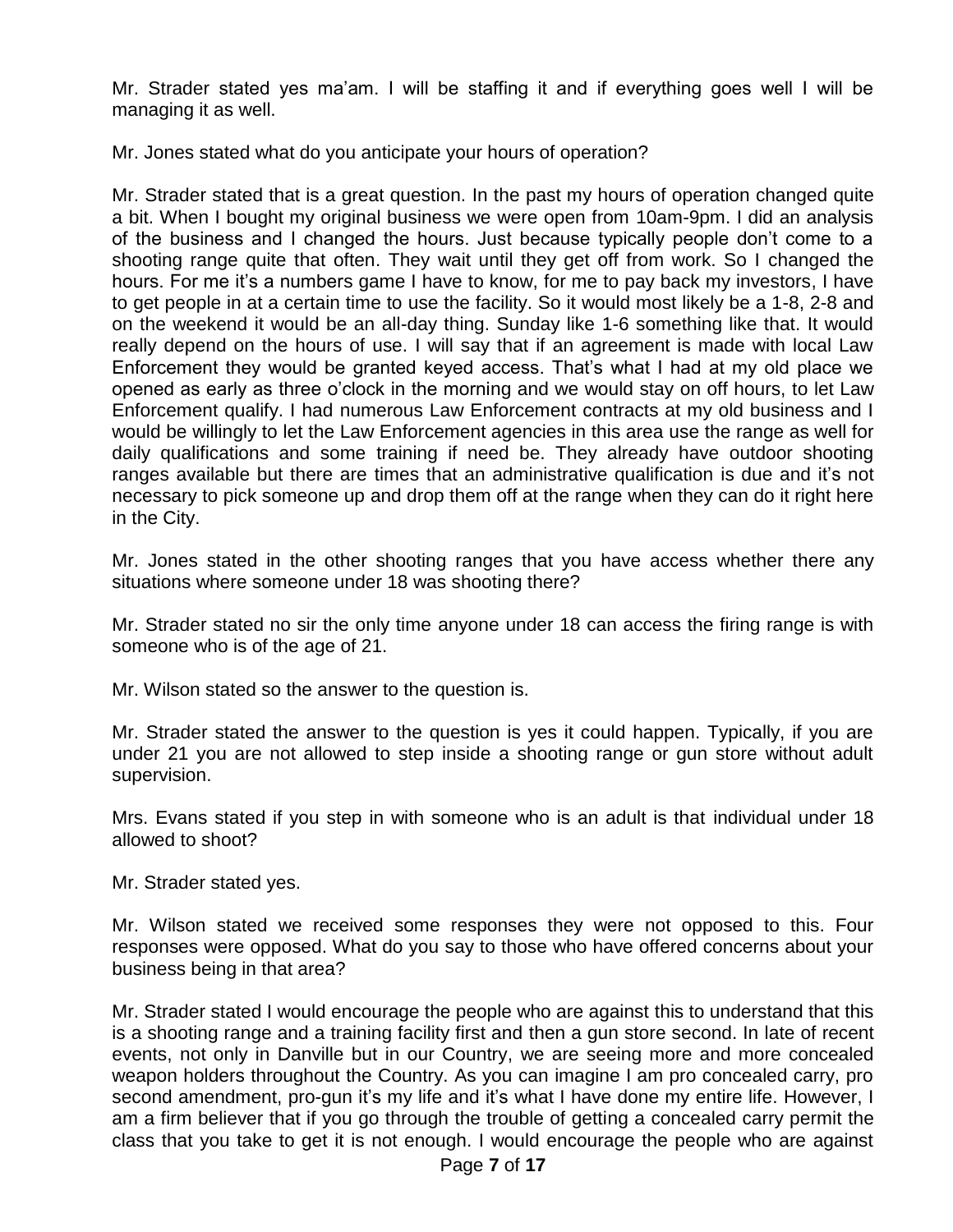this a make sure they know that this is not just a gun store. This is not just a retail establishment. This is a place where people who own a firearm and have gotten a concealed carry permit have a place to come and be more responsible. I would rather see 10 responsible training concealed carry holders in an establishment then 50 who just have a firearm on them and no training on how to use it. Having the 10 untrained is more of a danger. So I would encourage people who are against this to accept it for what it is. I would never try to turn them into a pro-gun person because that is not what I do. I'm not on Capitol Hill anymore and that's not what I get paid to do. But I would encourage the people of the City to embrace the fact that whether this range is built or not people will continue to buy firearms. People will continue to get concealed carry permits. If we don't give them a place to train and learn how to properly use them then we are going to have a lot of uneducated concealed carry holders out there who are not properly trained.

Mrs. Evans stated in order to obtain a Virginia Concealed Carry Permit is it a requirement that you have x amount of hours of shooting?

Mr. Strader stated the only requirement is that you take a class by a NRA certified instructor. I can teach you a class called machine gun 101 as long as my NRA certified instructor number is on that certificate you can get a concealed carry permit. When I used to teach concealed carry classes that is one of the issues that I have with the State and how it issues the concealed carry permits. I am concerned that the State doesn't train its concealed carry gun permit carries enough. My concealed carry class that I use to teach when I use to train all around the world, my class was 8 hours and you were required to fire 100 rounds. Out of the 10 that would take my class an average of 3 or 4 would get there concealed carry license. The other five realized I'm not ready. That's the kind of classes I will be teaching at the facility if it's put on the map. I take this very serious and I want to have a very serious place for people to come and learn how to shot. That's what I would say to any person in the City or any people around that would be against this.

Mr. Jones stated will you or your staff be checking for up to date current permits when someone walks in with a gun?

Mr. Strader stated no sir. Once someone walks into an establishment that's not something I can legally do. If someone walks in that has a concealed weapon permit I can't demand to see their permit. As a business I can make it a requirement that no concealed carry firearms are allowed in the establishment. But again how am I going to enforce that without metal detectors?

Mr. Jones stated so you are saying that if someone breaks into his house and steals his firearm they can walk into your range with that stolen firearm and practice away?

Mr. Strader stated theoretically, yes. I don't know how I as a business owner would stop that. I am not endorsing illegally obtaining firearms to come shot in the range. But I'm not in Law Enforcement anymore. I can't engage which ones or stolen and which one might not be. Now I will say at my other facility we were very proactive in the people that used our range. We were aware of the people using our store and who came in asking strange or the wrong questions and we acted on that. I can't say a lot more than that for reasons I can't explain here but we were very proactive in the other establishment. We were in the Washington DC area so we had to be. Obviously, the people that would be working for me will be trained by me. So if they see someone come into the range with a gun that has a scratched off serial number that would be a key indicator that something is wrong.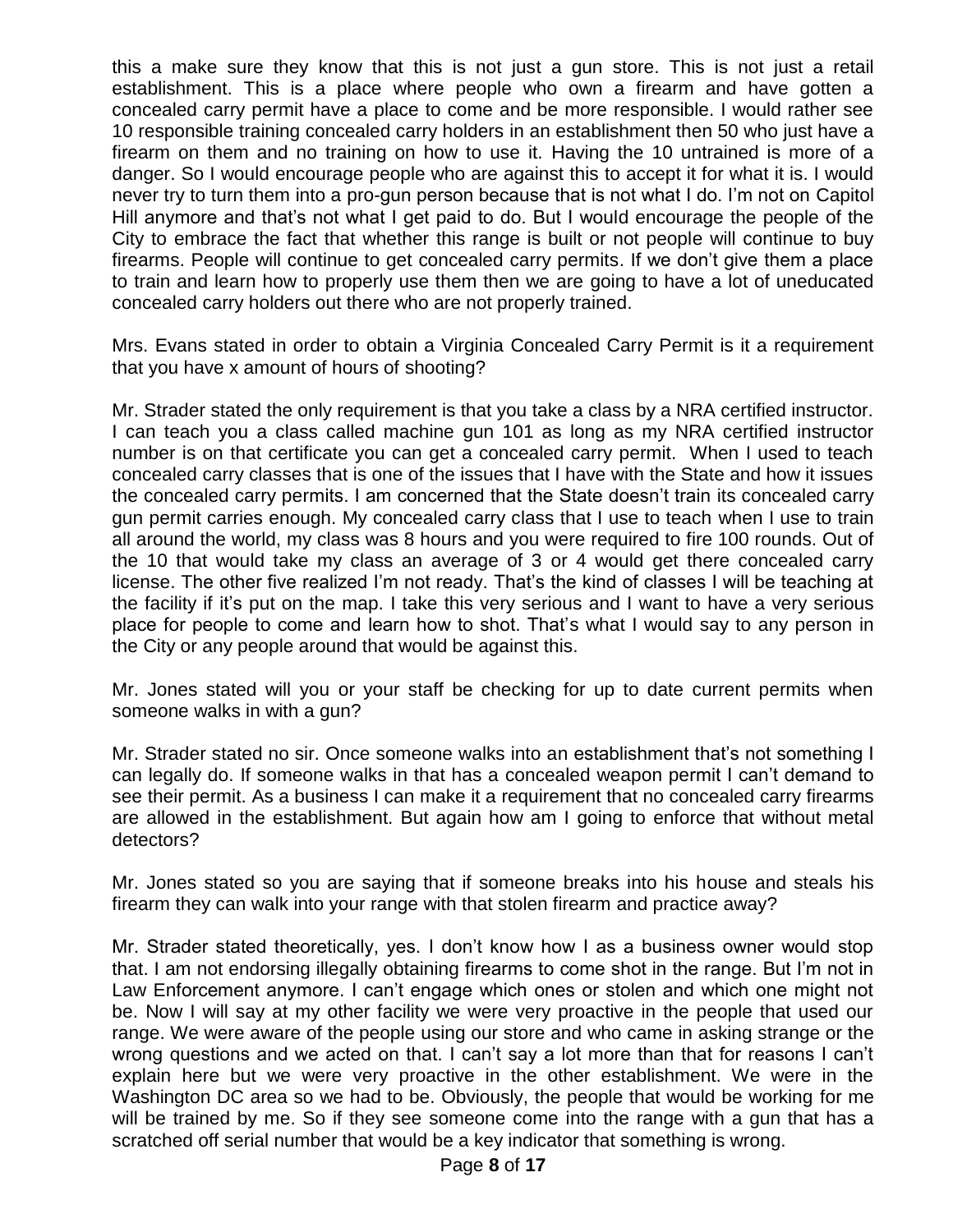Mr. Jones stated if a Police Officer shows up at the range can they ask to see a person's permit?

Mr. Strader stated not on private property no sir. Once they walk into the range it is private property. All I can do is ask them to leave if I didn't feel comfortable with them having a concealed carry permit.

Mrs. Evans stated so will you be checking everyone's guns? For example to check and see if the serial number has been scratched off?

Mr. Strader stated no ma'am nor would any other shooting range.

Mrs. Evans stated so anybody can just walk in hey this is my gun.

Mr. Strader stated indoor shooting ranges customers are welcome to come in, rent a lane and use our facility. Now with that being said as you can see from the blueprints here there is actually an observation room. It will be ballistic glass from the store side and standard glass from the office side. So I will actually have certified range officers observing the line to see if any safety rules are violated. There are significant safety rules at any indoor shooting range and that's why I set up an observation room so I could ensure that the people that are using the range aren't just walking into a closed room and doing whatever they want. So, will I be checking every single gun that's walks into the store absolutely not. But will I be able to observe unsafe or suspicious acts while people are on the range shooting, yes I will. In fact, the manager's office has windows on both sides, so you will be able to see out in the store.

Mr. Whitfield stated Mr. Vice Chairman we are started to get out of purview of the Commissions ability to make a determination on this.

Mr. Wilson stated thank you for that. So let's keep our focus.

Mr. Wilson closed the Public Hearing.

Mr. Bolton does anyone know if the School Board voted in opposition of this. Were they against gun ranges in general for the whole City or just this location? Does anybody know since no one is here from the School Board?

Mr. Gillie stated I do not know. I was not notified and didn't know the School Board was opposed until I received the notice itself. You have the same notice that I have. I can't say anymore on why.

Mr. Bolton stated so nobody knows why?

Mr. Bruce Hedrick stated I was at the meeting. Cheryl Bryant made the motion to be opposed. Sharon Jones agreed with that and no discussion was made on any specific reason.

**Mr. Bolton made a motion to approve PLSUP20160000041 with conditions per staff. Mr. Dodson seconded the motion. The motion was approved by a 6-0-1 vote (Mr. Scearce abstained from the vote).**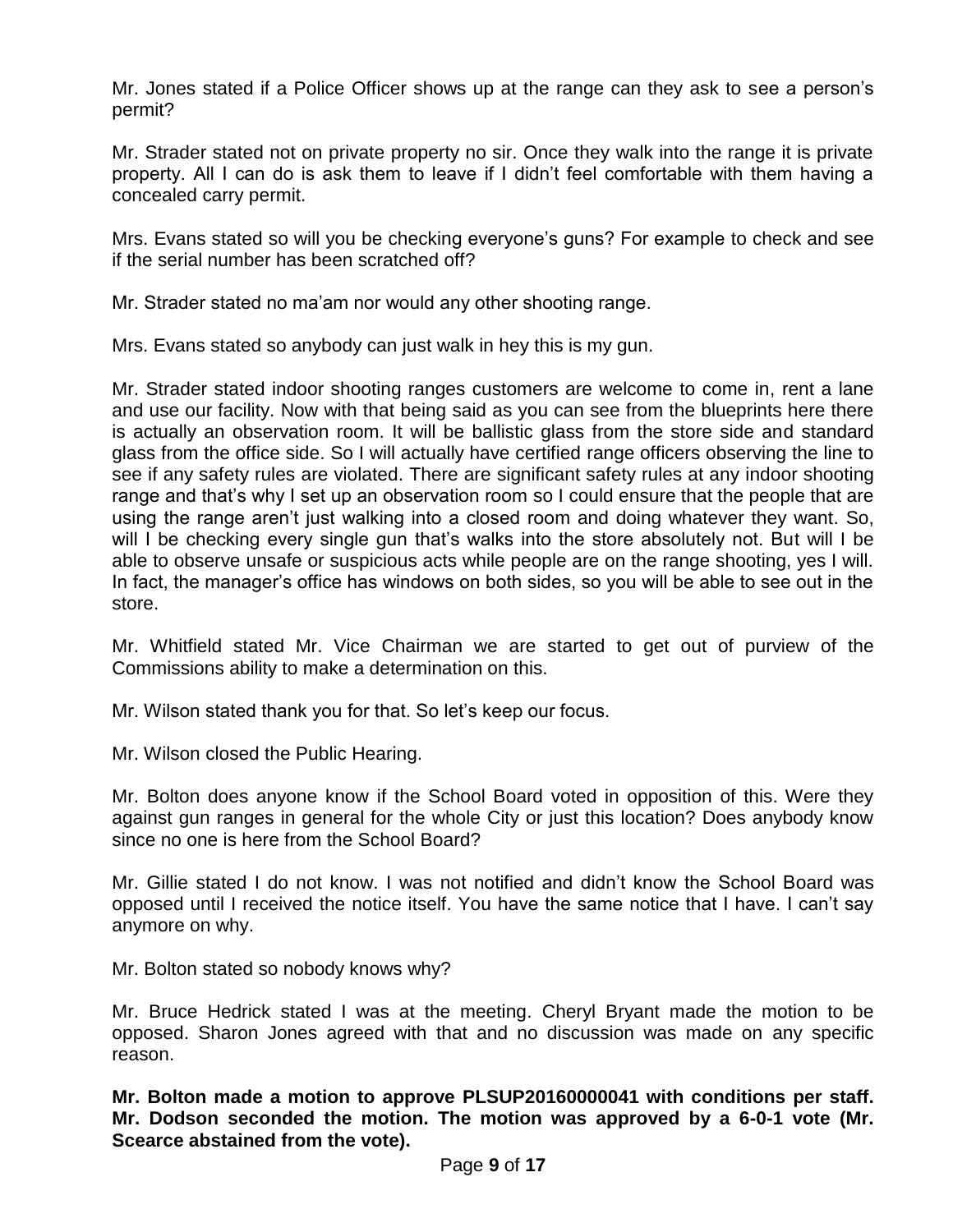*4. Special Use Permit Application PLSUP20160000047, filed by Von Wellington requesting a Special Use Permit for the operation of a car wash in accordance with Article 3.K:, Section C., Item #28 of the Code of the City of Danville, Virginia 1986, as amended at 136 S. Ridge Street, otherwise known as Grid 2713, Block 003, Parcel 000006 of the City of Danville, Virginia Zoning District Map. The applicant is proposing to operate an indoor car wash at this location.* 

Ms. Levi read the staff report. 21 notices were sent to surrounding property owners within 300 feet of the subject property. Five responses were not opposed.

Mr. Scearce opened the Public Hearing.

Present on behalf of this request was the applicant, Von Wellington.

Mr. Wellington stated I'm just trying to get a Special Use Permit to be able to wash cars.

Mrs. Evans stated are you already operating washing cars at this facility?

Mr. Wellington stated yes.

Mr. Wilson stated did something happen that made you realize that you needed to come here?

Mr. Wellington stated yes.

Mr. Gillie stated we had a conversation.

Mr. Wilson stated I just wanted to say you have done a lot of development around this property area and are putting a lot of effort into that. I wanted to commend all the work you are doing here. This group was really instrumental in creating the River District guidelines and we never could figure out all the details of everything that might appear here. So understand the passing back to the River District it really is the smartest thing to do. It's not a reflection of an opposition on this. So if we vote to table it and send it to them, that is the mean behind that.

Mr. Scearce stated you are washing inside correct and not outdoors?

Mr. Wellington stated yes.

Mr. Bolton stated this is more specialty detailing you are not going to have cars going down the street right?

Mr. Wellington stated no.

Mr. Bolton stated people will come in and you will probably spend three of four hours on one car.

Mr. Wellington stated yes we spend about an hour and half to two hours on a car.

Mr. Jones stated what are your hours of operation?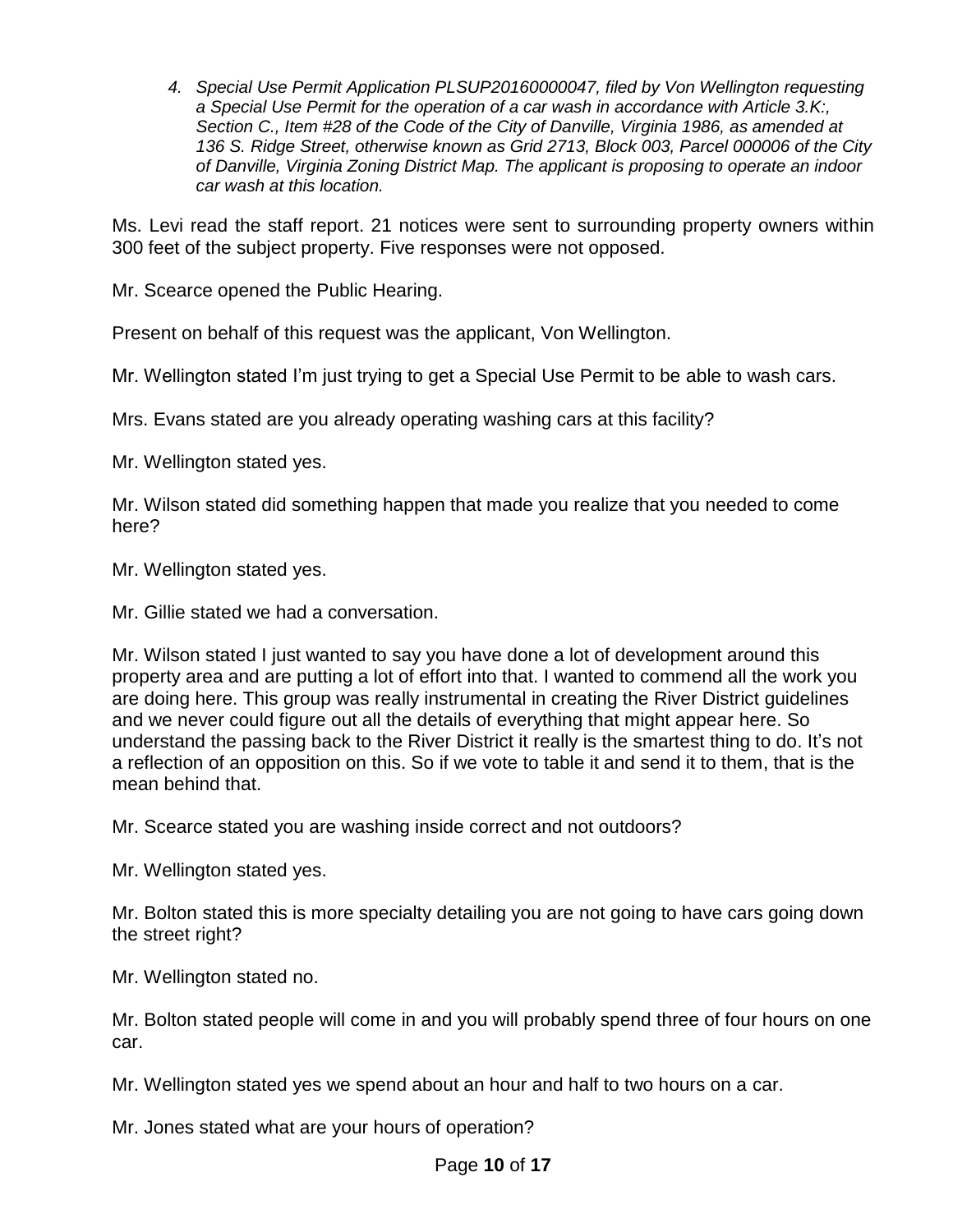Mr. Wellington stated 7AM-7PM.

Mr. Andrew Cousins stated I am the manager of the House of Hope on Ridge Street. We just wanted to publicly state that we have some reservations about a car wash being in this area. Historically a lot of car washes you that you see have some unsavory activity going on. Especially, indoors behind closed doors, we were just concerned with a homeless shelter being there and these people going out during the day. In an area right next door where loitering and drug activity could occur behind closed doors. So we just wanted to state our opinion on that.

Mr. Wilson stated you have some legitimate concern other than just opinion?

Mr. Cousins stated opinion is all.

Mr. Wilson stated that these things will be taking place in this particular facility?

Mr. Cousins stated absolutely not and no disrespect to the business owner, this is only an opinion. We just don't agree with this being in that area.

Mr. Wilson stated it's a little ironic because there were some similar concerns in the neighborhood about you all.

Mr. Cousins stated we understand. At the House of Hope we feel that we have tried very hard over the last couple of years to establish an organization that is more respected in the community. We do not feel that we have caused any problems and we want to maintain that reputation.

Mr. Wilson stated that's excellent our church is actually a supporter of your organization. I just want to make sure that we are careful about assumptions.

Mr. Cousins state I understand.

Mr. Wellington stated following up on his statement. What we do at this facility is wash cars. We have even offered some of the homeless people from the shelter jobs. First day we opened up we actually worked some of the guys that had just left the shelter. That is part of our motto to give everyone here a chance. That is why I opened up this business since we are downtown we decided to put it there. We are more focused on Main Street and the River District that area. But we thought what about the area that we are in now? Right across the street from the free clinic and the shelter. So we do house a lot of those people. We are trying to enforcing the Danville pride of Reimagine Danville.

Mr. Scearce closed the Public Hearing.

Mr. Jones stated if we table this does he have to close down until the River District decides?

Mr. Gillie stated no because once he applied for the Special Use Permit and the code change that stops us from taking any further enforcement action. If the River District, Planning Commission and City Council agree that it is a use that is allowed and they issue a Special Use Permit, he would be legal. At this point it's kind of in a period that I cannot shut him down. We did tell him he needed to get the facility checked out by the Building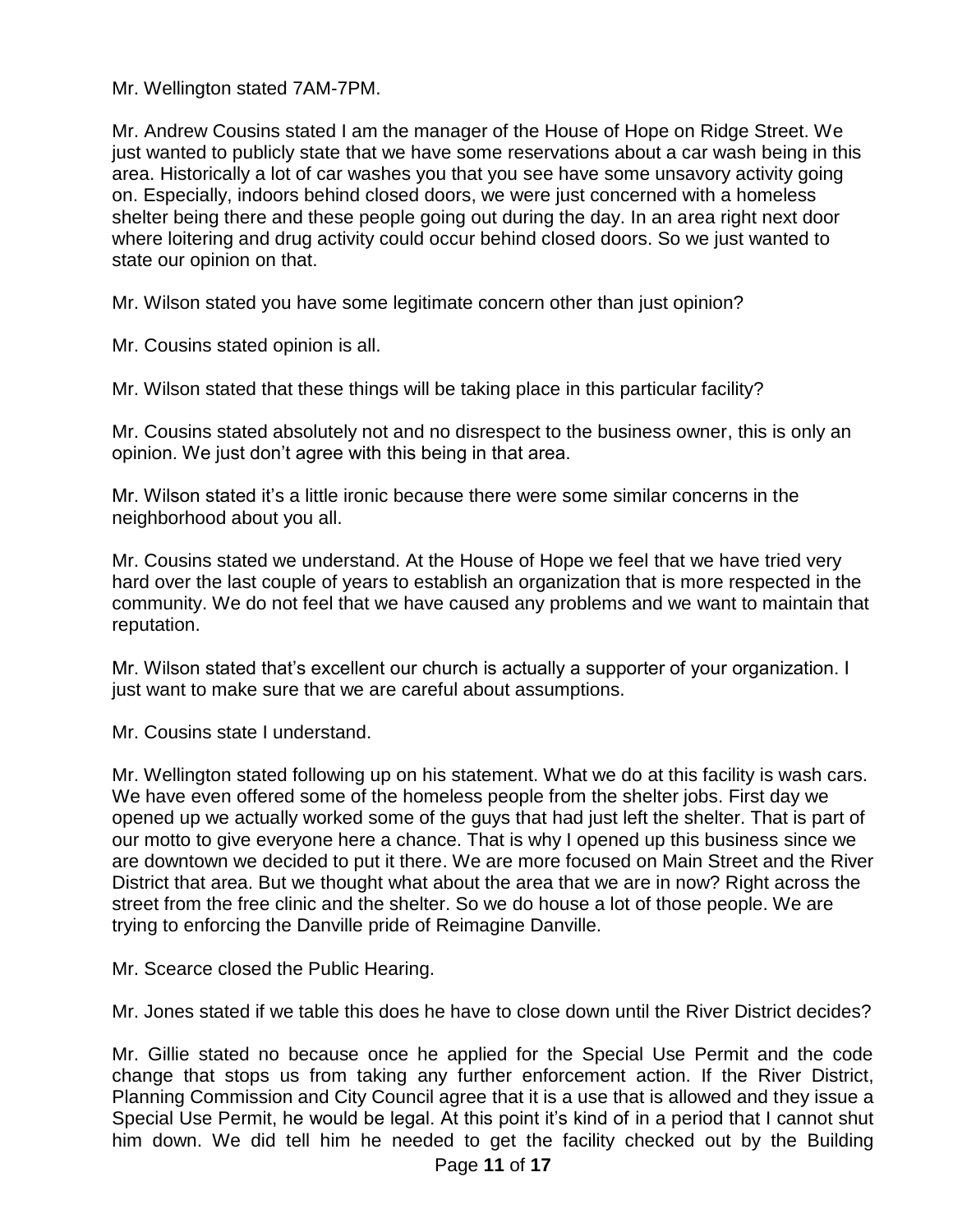Inspections Department. They have been there and looked at the place. He has the necessary sand separator; he has placed a back flow preventer on the water system. So at this point he doesn't have the legal right to operate but he's not truly illegal either. He is kind of just out there until this is all resolved.

Mr. Wilson stated so if we do send this to River District he can still operate?

Mr. Gillie stated yes I won't cite him for a violation is what I can say. Should he be operating that is questionable. But I will not pursue any violations until such time that this is decided on one way or the other.

Mr. Whitfield stated rather than tabling it. What you are doing is remanding this back to River District Design Commission.

**Mr. Wilson made a motion to remand this request PLSUP20160000047 to the River District Design Commission to be heard at their next meeting. Mr. Bolton seconded the motion. The motion was approved by a 7-0 vote.**

*5. Special Use Permit Application PLSUP20160000048, filed by North Main Baptist Church requesting a Special Use Permit for the operation of urban agriculture in accordance with Article 3.J, Section C, Item #20 of the Code of the City of Danville, Virginia 1986, as amended on Parcel ID# 54691, otherwise known as Grid 2806, Block 012, Parcel 000001 of the City of Danville, Virginia Zoning District Map. The applicant is proposing to operate a community garden at this location.* 

Ms. Levi read the staff report. 18 notices were sent to surrounding property owners within 300 feet of the subject property. Five responses were not opposed.

Mr. Scearce opened the Public Hearing.

Present on behalf of this request Fred Unger the Pastor of North Main Baptist Church.

Mr. Unger stated we are applying for a Special Use Permit to begin providing food for our neighboring community; as well as the purpose of engaging our community. This all started last year when we were already doing a garden and the article came out about bracing Main. I read the article and it said we needed a Special Use Permit. I contacted our folks and said do you know we need a Special Use Permit? They said no. I said I think we do so we want to make this right. Last year we were able to grow over 25 hundred pounds of potatoes. Through 125 members of our church we were able to bag them into five pound bags, clean them first of course and we were able to engage three hundred homes in our community. We were able to give the leftover potatoes to God's Storehouse.

Mr. Dodson stated are you planning on having any livestock?

Mr. Ungler stated no.

Mr. Scearce closed the Public Hearing.

# **Mr. Wilson made a motion to approve PLSUP20160000048 with conditions per staff. Mrs. Evans seconded the motion. The motion was approved by a 7-0 vote.**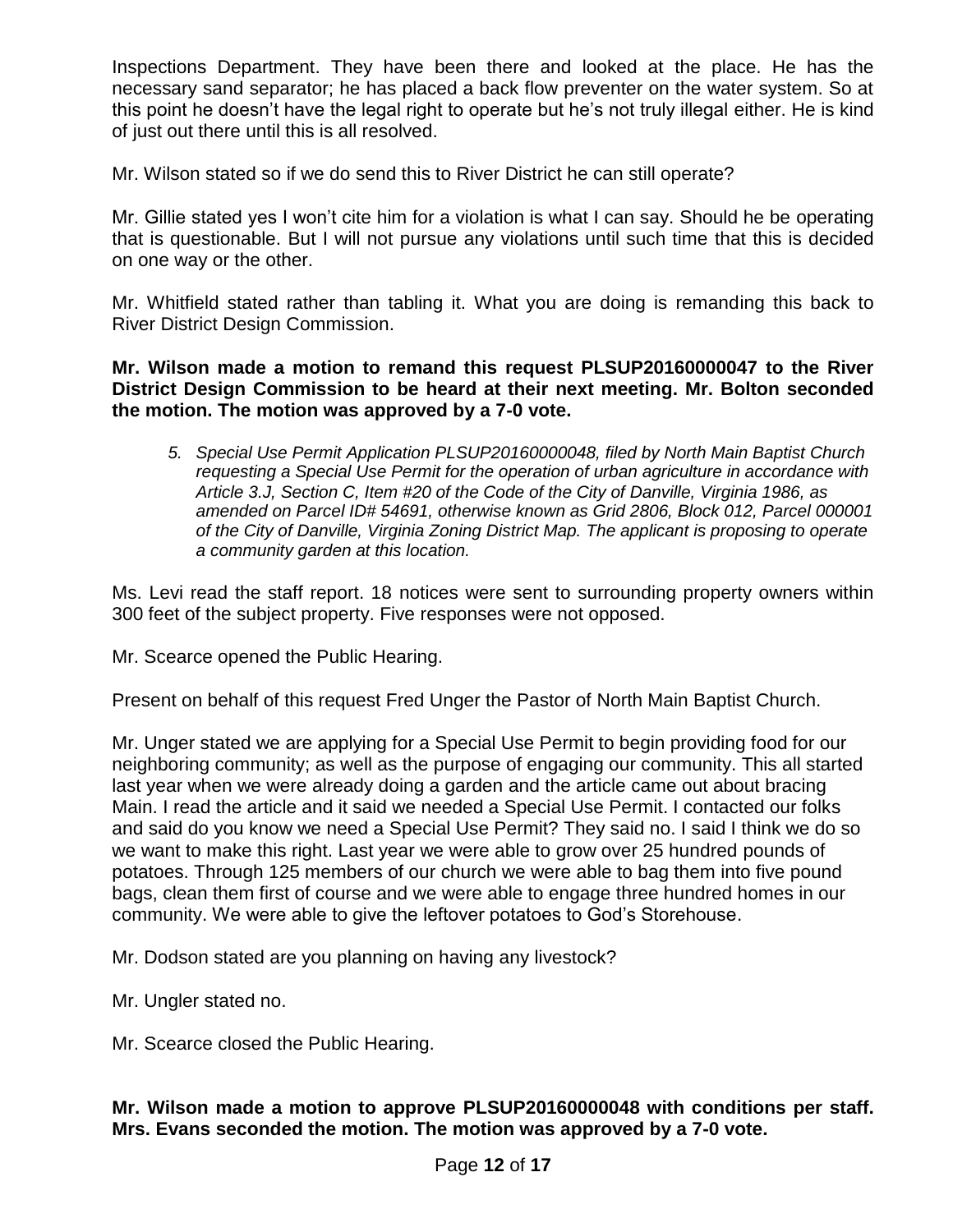*6. Special Use Permit Application PLSUP20160000049, filed by Madison Square INC requesting a Special Use Permit for a waiver of yard requirements in accordance with Article 3.N, Section C, Item #21 of the Code of the City of Danville, Virginia 1986, as amended on Parcel ID# 73038, otherwise known as Grid 1815, Block 004, Parcel 000012 of the City of Danville, Virginia Zoning District Map. The applicant is proposing to divide the parcel into two parcels, each of which would have less than the 200 feet of street frontage required.* 

Ms. Levi read the staff report. 37 notices were sent to surrounding property owners within 300 feet of the subject property. Seven responses were not opposed. Seven responses were opposed.

Mr. Scearce opened the Public Hearing.

Present on behalf of this request was the applicant, Madison Whittle.

Mr. Whittle stated I am here to answer any questions that you all may have.

Mrs. Evans stated do you have any idea when you plan to develop this property?

Mr. Whittle stated as soon as the market picks up enough. I thought they had a 20/40 land use that may pick it up in the future.

Mrs. Evans stated what are you planning to put on it do you know?

Mr. Whittle stated I am going to sell part of it and I don't have any plans for the other part yet.

Mr. Wilson stated what is the advantage of doing this division? Without knowing what your development plans are or asking for this now?

Mr. Whittle stated I have got someone that is interested in buying it.

Mr. Scearce stated they want to buy a part of it if I understand correctly.

Mr. Whittle stated yes.

Mr. Scearce stated he is just dividing it up.

Mrs. Evans stated do you know what their plans are?

Mr. Whittle stated I know that they have done some developing but I don't know what they are going to do. It would have to be under planned shopping center or they would have to change the zoning. But that's all I know.

Mr. Steve Louis stated I live on Pineview Drive. It is a narrow street and it is a dead end. We need to try and keep it that way. There are children playing all around, believe it or not but, I had speed bumps put in to slow traffic down. They were talking about the ingress and egress from the property to Pineview Drive; which would end up connecting with Deer Run or Churchview Road I would imagine. That's the part where most of us were opposing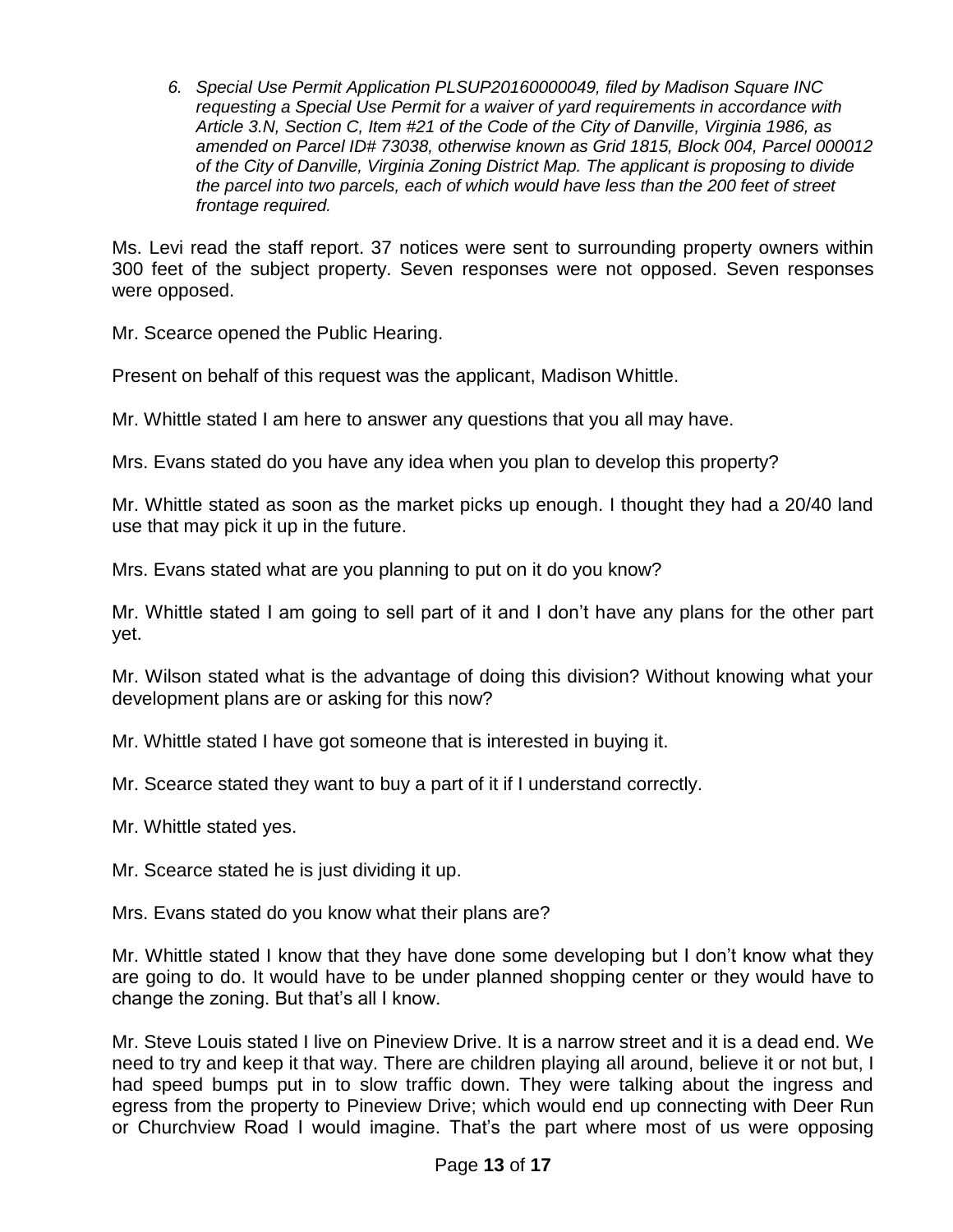because the fact that we don't need anything else to make it two ways through there. Right now it is basically just a residential street and it is not a very wide street.

Mr. Scearce stated I don't think this has anything to do with any work being done on Pineview right now.

Mr. Louis stated they had it listed as the egress and ingress on Pineview Drive.

Mr. Scearce stated he is just taking the tract of land and cutting it in half. I think the tract he is interested in selling is on Deer Run. I don't think anything will be done at that part.

Mr. Gillie stated the property has three frontages one on Deer Run, Pineview and Churchview. They are looking at cutting the part off that is on Deer Run. That just leaves Pineview and Churchview as they exist. It won't change anything. They aren't proposing any expansions or road work or anything there. They are only looking to do something on the Deer Run side of it. It's just because the property is so big, as you can see from the map on the screen, we notified everyone into 300 feet of the entire tract. All the work is at the Deer Run end.

Mr. Louis stated okay.

Mr. Wilson stated all of the concern of the neighbors is that if an action we take today actually sets in motion later that Pineview, if it were to be developed, could be extended. Are we clearing the way with City Councils approval for that?

Mr. Scearce stated I don't think that will change that either way.

Mr. Gillie stated the case that is in front of you doesn't impact that. They could come today without this case and ask to extend Pineview to build something down there and we would look at that as an individual case. What they are asking for now is to subdivide the property. By subdividing it none of the frontages are sufficient according to the way the current code is. That is why they are asking for the Special Use Permit for the wavier. It doesn't impact how it is and what the future is for the other two streets. If they do something that is in compliance with the regulations we would have to look at that. We would look at traffic impact and anything else that goes on. But today's wouldn't case won't change that fact.

Mr. Wilson stated that would be true for Deer Run Road too? If it is sold and someone develops it they still have to come back.

Mr. Gillie stated they may have to come back or it may be handled internally for the traffic. They would have to do an impact study to see what if any impact it would have at the intersection of Deer Run and Piney Forest Road to see if it meets warrants for stop light. We have looked at Deer Run and Piney Forest multiple studies have been done. It hadn't yet met the threshold to need any improvements. But if they build something back there depending on the amount of volume that it is generating at that point it may. Then we would work with whoever is developing that property to address that. The Special Use Permit to allow for changes of frontage has no impact on that part of it.

Mr. Wilson stated okay.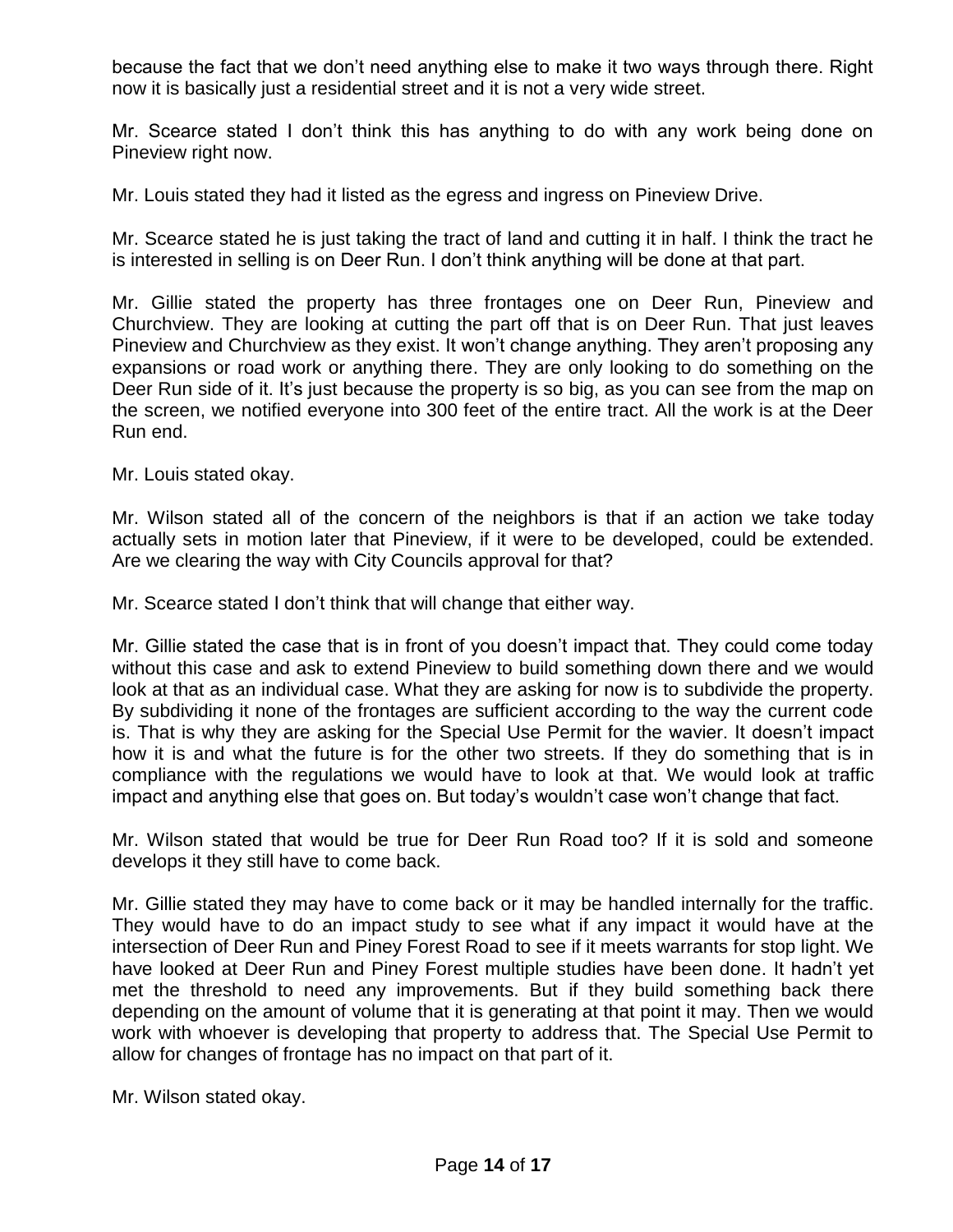Mr. Jones stated is there anything that they could do with the property once it is split that they don't have to come back to us?

Mr. Gillie stated yes. They could possibly build another office building down there; which is allowed within the current zoning. That wouldn't come back to you because they would be permitted by right. We would still look at it for traffic use impact, utility impact and other things. Those impacts are handled internally through Engineer, Planning and Public Works that wouldn't come back to you. But we would look at what impacts it would have on the streets and Piney Forest and whether lights would be necessary or utility improvements things like that. If they would come in today and ask to build a building down there without subdivided just put one piece on that giant tract, this case wouldn't be in front of us. We would look at it the same way. All they are asking to do is cut a part of it off and leave the remaining because of the subdivision that's why it has to come to you.

Mr. Arthur Nickels stated I reside at 146 Pineview Drive. Here a few years ago they wanted to connect Deer Run with Pineview Drive and we have a traffic light at the end of Pineview Drive. We have a lot of traffic on Pineview now we don't need more traffic. We don't have much room with cars parked on both sides of the street. We don't mind what he does with the property on the other side as long as the traffic goes to the Deer Run side and it does not affect Pineview. We are thinking in the future if he does develop the property that he has and easement to where he can connect Pineview as well as Churchview. If you want to make a motion to this we would rather you make a motion to where he cannot make egress on the Pineview side. If that was the case everybody in the afternoon would be running up the street. We have people running up and down the street enough as a dead end street. If you make a motion I would appreciate it if you made it to where they can't egress on Pineview Drive.

Mr. Wilson stated is there any staff response to the neighbors' concerns?

Mr. Gillie stated yes there is staff response to the neighbors' concerns. You cannot tell someone they cannot have access to a public street. The property fronts on that public street. He is afforded the same access as anyone else on that public street. What staff's response is that if anyone goes to develop the property that's where internally we review it. There are certain code requirements that you have to meet, based on the number of vehicles that are generated and everything else. It's not something that would necessarily come back to the Planning Commission but internally, yes it would be handled. You can't make a motion saying that we will approve this but you can't have access to a public street. A public street is available to anyone. So, the only way we can handle the neighbors' concerns is that the code itself already addresses that. If someone goes to develop we will look at it and see if it meets the warrants and everything else for any widening that would be necessary, addition stop lights or turn lanes; the same steps that we go through for any other project.

Mr. Whittle stated Deer Run Road is actually going to have an easement right through the part that we are cutting.

Mr. Scearce stated you're not having any impact on Pineview at all.

Mr. Whittle stated right.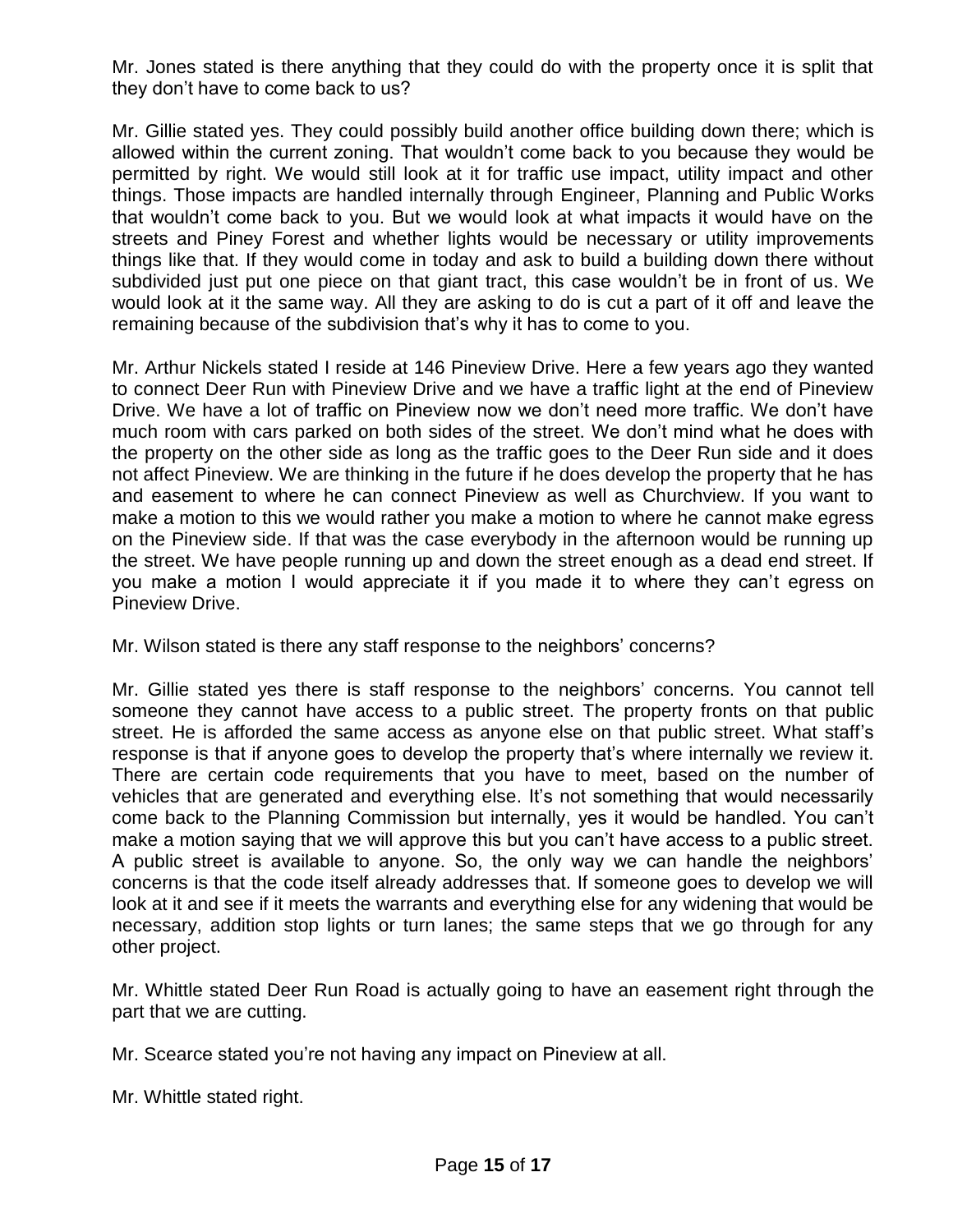Mr. Garrison stated so you're not just cutting off that northern end of it your actually selling part of what's on the northwest section of it so you can still run Deerwood Drive down into it.

Mr. Whittle stated correct I will have everything below it and I will still need the road extended right down there.

Mr. Garrison stated so he could go in right now and connect between Pineview and Churchview and there is nothing we could do about it. Am I correct?

Mr. Gillie stated the City would look at it we could require two separate cul-de-sacs's to allow a loop road and other things. If he were to come in and say I want to build a house on that piece of property at the end of Pineview I would have to give him a permit for it because it has frontage on a street. So as long as what he is doing is in compliance with the code we cannot say no you can't do it. If he requests the extension of Dear Run then any dedications would come back to Planning Commission. So you know if he wants to cut Dear Run off and make a parcel on one side of Dear Run and then another parcel on the lower side in the future that would come back to you. Just as it is right now to cut it off and leave it as it is that's why we are here.

Mrs. Maryann Louis stated I live on Pineview Drive. My question is if he sells this half of the property that accesses Deer Run. Will he only have access to his property through Pineview Drive and Churchview? Will he have to take our road or Churchview to access his other property?

Mr. Whittle stated no ma'am.

Mr. Garrison stated I think that's what you were saying that the line that you are going to sell you will still have access from Deer Run on this property that you are keeping.

Mrs. Louis stated Deer Run will still be on his property?

Mr. Garrison stated that's what he's saying yes.

Mr. Scearce stated it would have been helpful to have a map.

Mrs. Louis stated we panicked about it because when people park on either side of our street only one car goes up or down. You have to pull over and you have to let them come up. We have small children on our street and animals that cross the street. So we were worried about the small children getting in the street. We have five children I believe under the age of five on our street that could possibly end up in that street with fast moving vehicles and through traffic. People that we don't know could have access to our small children that is out in our yard; that might be not in our yard when we get home.

Mr. Fred Shanks stated I am representing Madison Whittle for Madison Inc. on this project. Just to make sure that everyone has a good picture. The seventeen acres is going to be at the end of Deer Run Rd. reserved through the seventeen acres will be the easement and a reverter clause that when Madison Inc. develops the property to the west of the seventeen acres the road can then be extended at that time. So the whole thing is Madison has a buyer now that is interesting in the seventeen acres. He will retain a reverter clause and easement to extend the road as such time as when he develops that other piece. Whenever